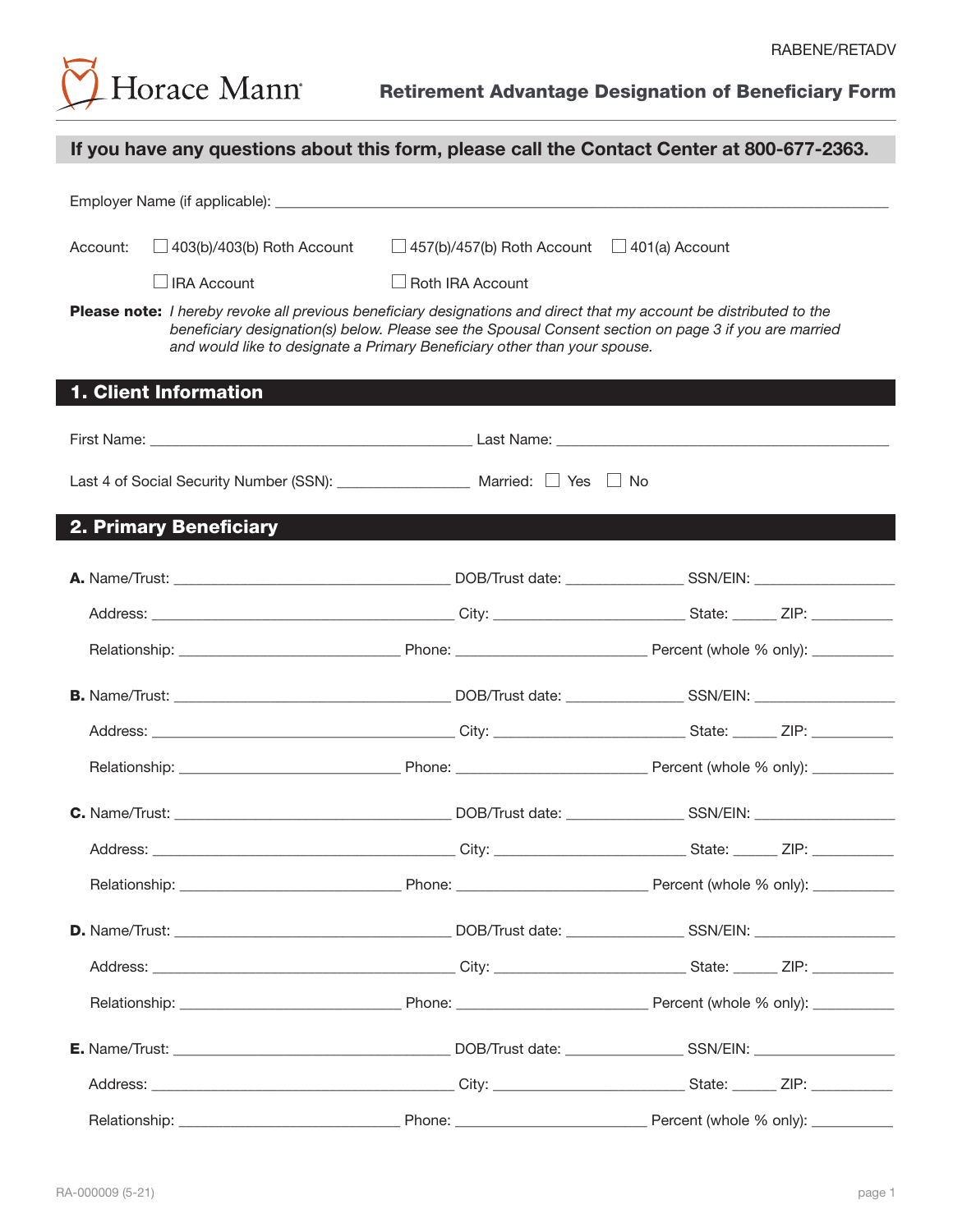# 3. Contingent Beneficiary

# 4. Client Signature

I understand that when this properly completed request is received by Horace Mann, this change of beneficiary will take effect as of the date the request was signed; subject to any action that Horace Mann may have taken prior to its receipt of the request.

Client Signature: \_\_\_\_\_\_\_\_\_\_\_\_\_\_\_\_\_\_\_\_\_\_\_\_\_\_\_\_\_\_\_\_\_\_\_\_\_\_\_\_\_\_\_\_\_\_\_\_\_\_\_\_\_\_\_\_\_\_\_\_\_\_\_\_\_\_\_\_ Date: \_\_\_\_\_\_\_\_\_\_\_\_\_\_\_\_\_\_\_\_\_\_ [[SertifiSignature\_1]] [[SertifiDate\_1]]